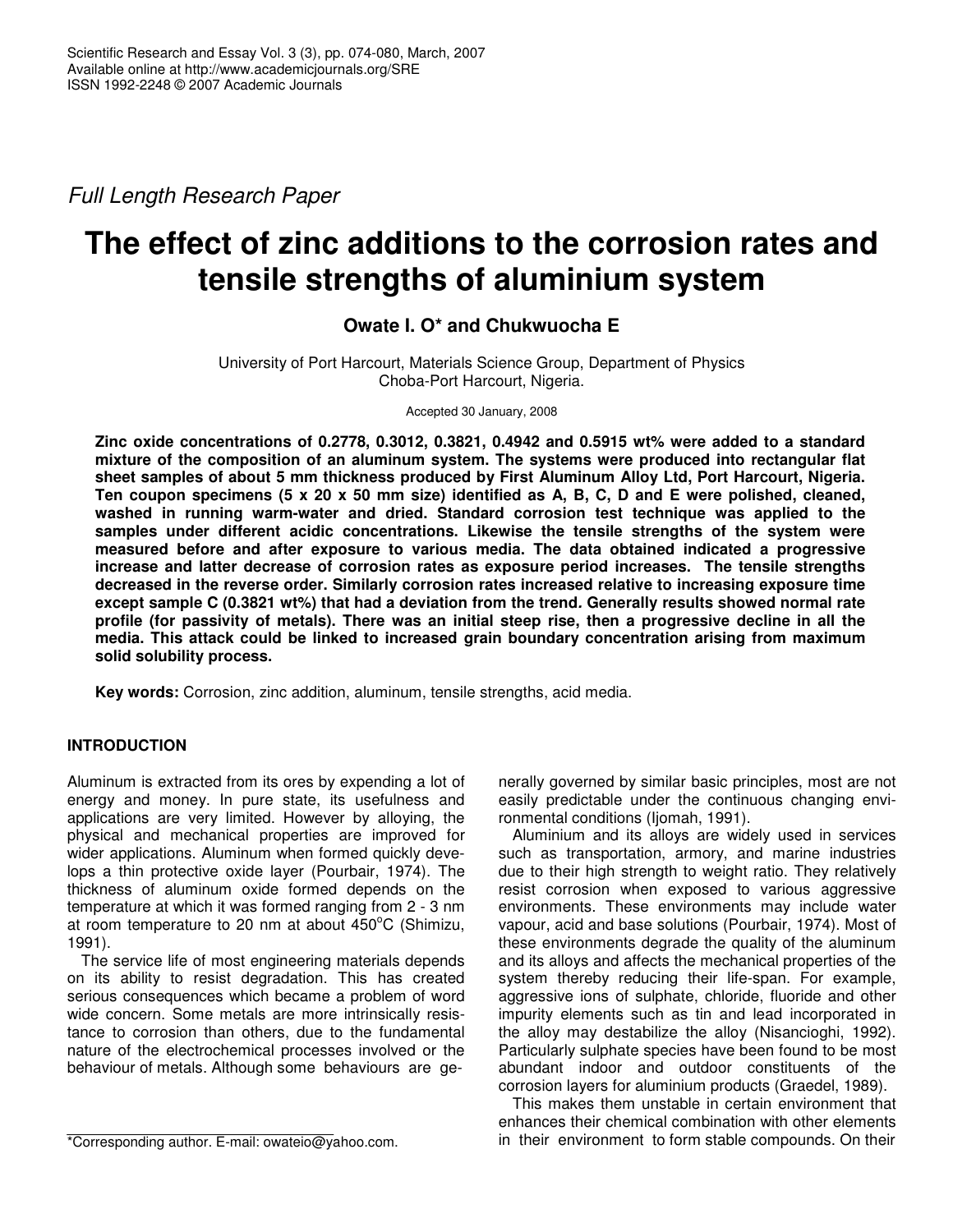return to their natural stable form of ground state known as ores an accompanying reduction in the free energy of the system occurs (Ezi et al., 2006). These structural defects could to a large extent be a major determinant of the degree of resistance of metal components to the effects of media-driven corrosion (Idenyi et al., 2004).

The adoption of good professional ethics in material selection must be adhered to right from the design, construction and the service stages (Ihom, 2004; Fontana, 1987).The destabilization of the aluminium system may manifest as pitting, intergranular, galvanic, localize, uniform corrosion (Nisancioghi, 1992). In these corrosion processes, an active phase may corrode preferentially (Calister, 1997).

Aluminium system was exposed to the atmosphere where Gaedel (1989) assessed that three chemical reaction processes were involved in removing the aluminum oxide layer: (i) high acidities to be responsible for supply of aluminium ions to the surface water by dissolving the oxide; (ii) as a result of chemical complexity, insoluble amorphous aluminium sulphate is favoured; (iii) chlorides are formed by replacement of hydroxidemoieties in the aluminium oxyhydroxide surface layer.

The corrosion penetration rate (CPR) or the rate of material removal is generally expressed in mils/years or mm/yr. This is an important corrosion monitoring index in terms of the degrees of corrosion process in a given material. The mathematical relation for CPR is given by:

$$
CPR = \frac{kW}{\rho At}
$$
 (1)

where W is weight loss after exposure time t,  $\rho$  and A are density and exposed surface specimen area respectively, and K is a constant whose magnitude depends on the system of unit. For instance, when  $K = 87.6$ , CPR is in mm/yr, and w, t,  $\rho$  and A are expressed in mg, h, g/cm $^3$ and cm<sup>2</sup> respectively (Callister, 1997). For most applications, a corrosion penetration rate of less than about 0.50mm/yr is acceptable (Uhlig, 1971). This estimation is suitable only for uniform corrosion (Landrum, 1990).

The selection of the appropriate material for a given engineering application in a given environment is very deterioration of their physio-mechanical properties by large number of diverse environments.

Despite the cost of high quality, a balance must be met between cost of frequent replacement/repairs and abinitio use of high quality materials (Onuchukwu, 2004).

It is not always economically feasible to employ the material that offers the maximum corrosion resistance. Many a times, alteration in the concentration of some species in the medium produces a positive effect like passivation of the metal. Such alteration in the media concentration is generally achieved by the use of corrosion inhibitors, which when introduced normally in small quantities retards the corrosion process of the environment (Shreir, 1994). The inhibition is achieved by one or more of several mechanisms (Ijomah, 1991). More often than not if the target specimen is moved to a similar environment containing no inhibitors, the rate of attack returns to a high value (Shreir et al., 1994). In other situations, it may be more economical to choose the materials to suit the design (Chandler, 1985; Ihom, 2001).

Over time a judicious selection of materials once the environment has been characterized (Stachle, 1989) had been the best option. For instance, the passivity of some normally active metals and alloys under a given environmental condition may be reverted to active state by changing the characteristics of the environment. Such damage(s) to pre-existing passive film could result in a substantial increase in corrosion rate by as much as  $10^5$ (Callister, 1997).

The area relationship of the cathode and the anode must always be remembered in welds and other joints. That is, a small anode should not be connected to a large cathode as this amplifies corrosion rate (Wernick et al., 1987). Aluminium has a strong affinity for oxygen and environments habouring aluminium (and some of its alloys) assists in the formation of this passive surface film bonded strongly to its surface. This is stable in aqueous media where the pH is between 4.0 and 8.5.

This present work will consider the service performance of Al-Zn alloys in various concentrations of tetraoxosulphate. Also the mechanical properties before and after exposure will be examined. The outcome of the work would enable proper understanding of the corrosion behaviour of Al-Zn alloys when subjected to environments that are positively acidic due to acid rain generation.

#### **MATERIALS AND METHOD**

Five different zinc content compositions of 0.2778, 0.3012, 0.3821, 0.4912 and 0.5915 wt% in the form of zinc oxide were added to the normal standard composition of an aluminium roofing sheet system. The designed components systems were produced into rectangular flat sheets of about 5 mm thickness by First Aluminium Nigeria Limited, Port Harcourt, Nigeria. Ten coupons specimens (5 x 20 x 50 mm size) of each composition (identified as A, B, C, D and E depending on the amount of zinc oxide added) were polished to mirror finish, cleaned, washed in running warm water and then dried.

The environments for the work was purely acidic (environments with two different concentrations of tetraoxosulphate (vi) acid) The concentrations were 0.5 and 1.0 M of the acid solutions.

In each beaker containing the various concentrations of  $H<sub>2</sub>SO<sub>4</sub>$ were suspended ten (10) samples each of the alloys. The set up was allowed to stand for 144 h (Figure 1). A set of coupons were withdrawn every 24 h and cleaned. The final weight of each of the test sample was determined.

The electronic digital weighing machine with model number x 21- 0014 KERN770-15, 15467301 made in Germany with an accuracy of 0.0001 g was applied before and after exposure to the environment (media).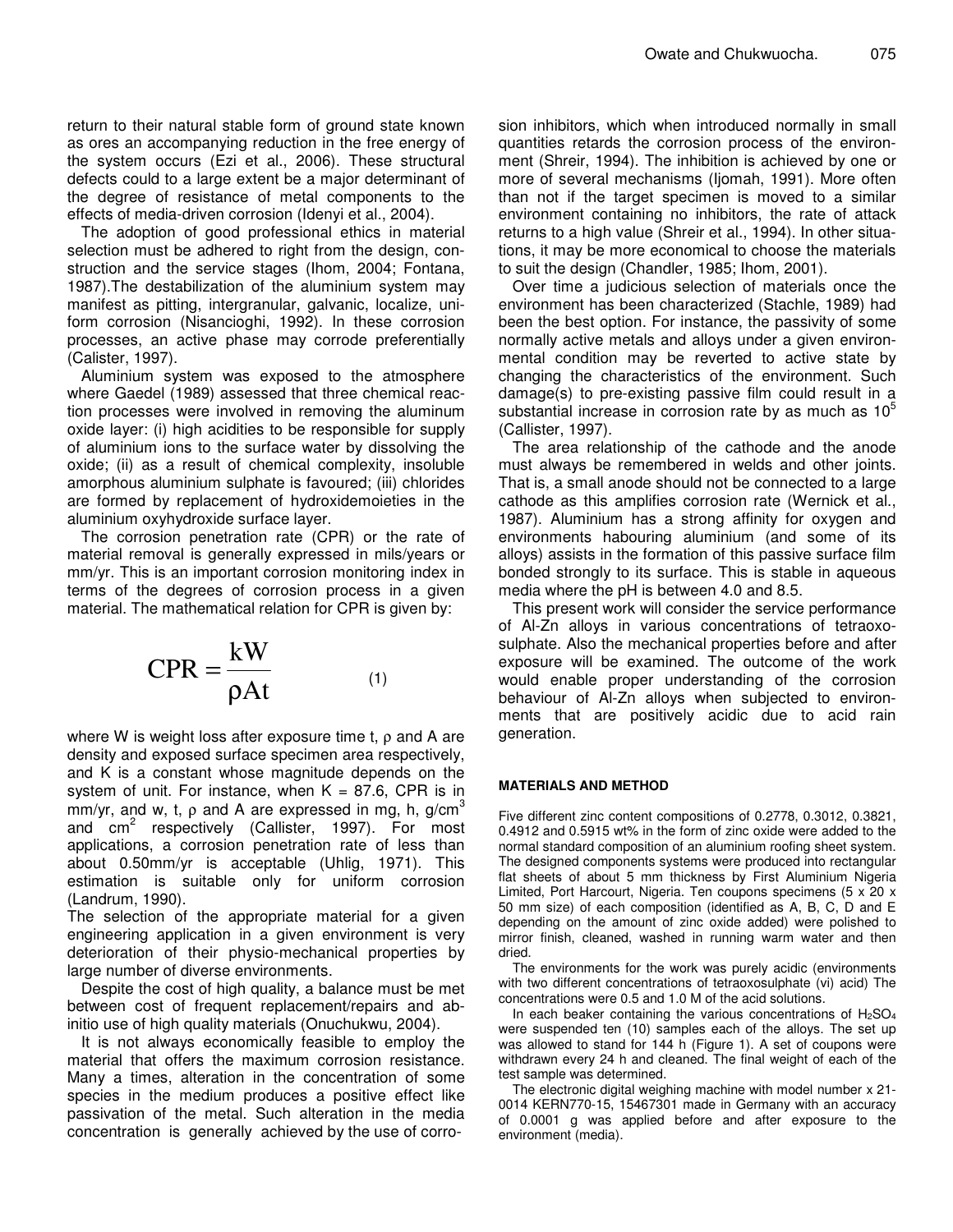

**Figure 1.** Sample set-ups for corrosion test.

**Table 1.** Corrosion rate variation data for sample A at different concentration of H<sub>2</sub>SO<sub>4</sub>.

| Time (h)                   | Wt. Difference<br>(g) | <b>Corrosion rate</b><br>(mm/vr) |  |  |  |
|----------------------------|-----------------------|----------------------------------|--|--|--|
| 24                         | 0.0233                | 1.9870                           |  |  |  |
| 48                         | 0.0567                | 2.7689                           |  |  |  |
| 72                         | 0.0974                | 3.7684                           |  |  |  |
| 96                         | 0.1768                | 4.9590                           |  |  |  |
| 120                        | 0.2539                | 4.3304                           |  |  |  |
| 144                        | 0.3424                | 4.3560                           |  |  |  |
| 1.0M $H_2$ SO <sub>4</sub> |                       |                                  |  |  |  |
| 24                         | 0.0426                | 3.6329                           |  |  |  |
| 48                         | 0.0981                | 4.1830                           |  |  |  |
| 72                         | 0.1718                | 4.8837                           |  |  |  |
| 96                         | 0.2359                | 5.0298                           |  |  |  |
| 120                        | 0.0582                | 1.6853                           |  |  |  |
| 144                        | 0.0605                | 0.8599                           |  |  |  |

#### **Mechanical tensile test**

Standard test specimens were prepared with the test ends fixed into: a fixed-end and the other at loading-end of the measurement device. The device applied is the INSTRON Universal Tensile testing Machine, Model TT-DNL-A0674. All the specimens were tested in air at room temperature of 35°C. The tests were conducted in the tensile loading mode at gauge length of 50 mm at a constant displacement speed of 200 mm/min. whereas specimens of 12.5 mm width, 50 mm length and thickness of 5 mm were applied and the mean extension tensile strength recorded.

#### **RESULTS AND DISCUSSION**

Using the weight loss values and equation (1), the corrosion rate profiles were calculated. Figures 1-6 represent the corrosion rate profiles against exposure time for the alloys in the different media concentrations. It was observed from the corrosion rates (Figures 1-6 and Tables 1-5) that samples A, B, D, and E show initial progressive increase and then a reduction in rates where as sample indicated continuous increase but latter fairly uniform



**Figure 2.** Variation of corrosion rates with exposure time for sample A.

|                                      |  | <b>Table 2.</b> Corrosion rate variation data for Sample B at |  |  |  |  |  |
|--------------------------------------|--|---------------------------------------------------------------|--|--|--|--|--|
| different concentration of $H_2SO_4$ |  |                                                               |  |  |  |  |  |

| Time (h)                   | Wt. Difference (g) | <b>Corrosion rate</b><br>(mm/yr) |  |  |  |
|----------------------------|--------------------|----------------------------------|--|--|--|
| 24                         | 0.0258             | 2.1937                           |  |  |  |
| 48                         | 0.0667             | 2.8344                           |  |  |  |
| 72                         | 0.1398             | 3.9623                           |  |  |  |
| 96                         | 0.1972             | 4.1919                           |  |  |  |
| 120                        | 0.2312             | 3.9644                           |  |  |  |
| 144                        | 0.2595             | 3.6777                           |  |  |  |
| 1.0M $H_2$ SO <sub>4</sub> |                    |                                  |  |  |  |
| 24                         | 0.0356             | 3.0270                           |  |  |  |
| 48                         | 0.0789             | 3.3543                           |  |  |  |
| 72                         | 0.1664             | 4.7162                           |  |  |  |
| 96                         | 0.4874             | 10.3606                          |  |  |  |
| 120                        | 0.4916             | 8.3600                           |  |  |  |
| 144                        | 0.5010             | 7.0998                           |  |  |  |

crease in corrosion process. Generally, the specimens obeyed the rule of decrease of corrosion rates with increasing exposure time. This could be attributed to the partial development of passivity of the aluminium alloy at initiation of corrosion.

Tables 1-5 indicated trends of direct relationship between weight loss and concentration of the media as the range of increasing exposure time was maintained. The wt % losses increases with exposure time were maintained. The loss increased as a percentage of the reinforcing phase increased in the aluminium alloy system within the acidic environments. It equally showed normal corrosion rate profile for passivating metals subjected to stimulated environments. The trend showed initial rapid steep rise in corrosion rate corresponding to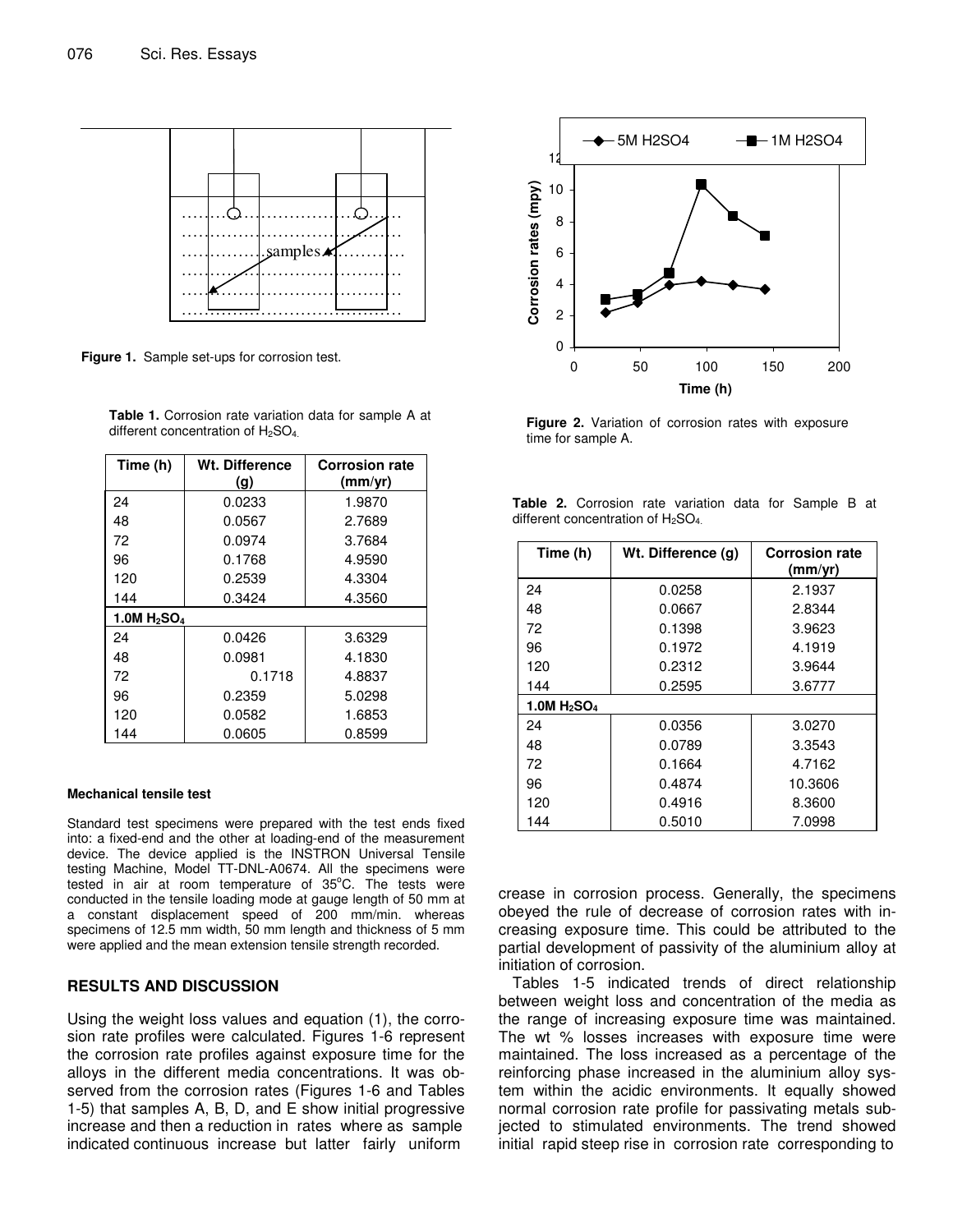

**Figure 3.** Variation of corrosion rates with exposure time for sample B.



**Figure 4.** Variation of corrosion rates with exposure time for sample C.

the active region, until a maximum was attained. Thereafter the corrosion rates progressively decline with the time of exposure. This could be due to the adsorption of oxide film (alumina) on the metal surface. that created a barrier between the metal substrate and the environment. Consequently, this reduced the corrosion rates. This behaviour is in agreement with previous works, which suggest that, the initial steep rise in corrosion rate rate for the composites is thought to be due to increased mismatch between the matrix and the mechanism (Ogbonna et al., 2004). The seemingly exponential decrease in corrosion rate is most probably due to immo-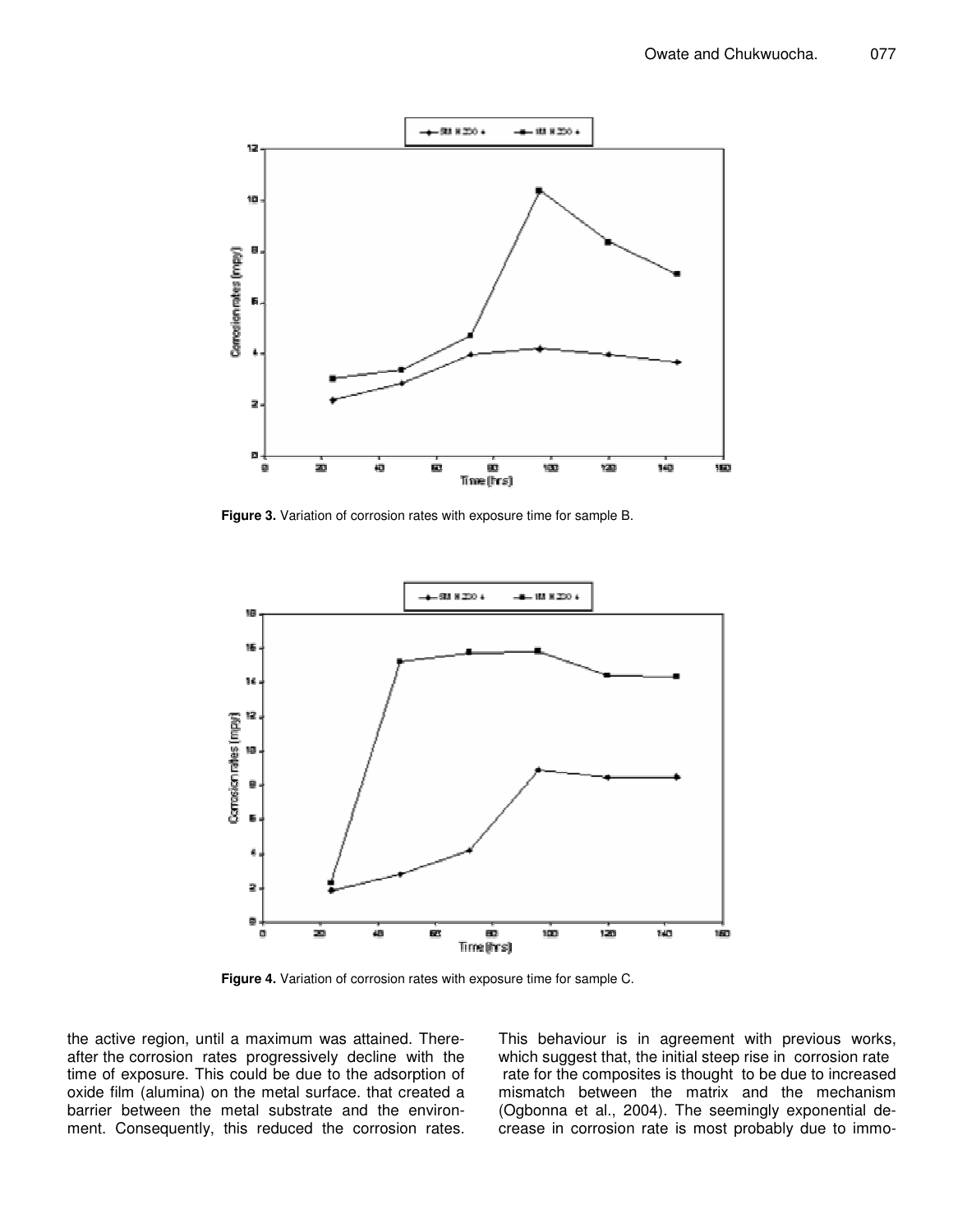

**Figure 5.** Variation of corrosion rates with exposure time for sample D.



**Figure 6.** Variation of corrosion rates with exposure time for sample E.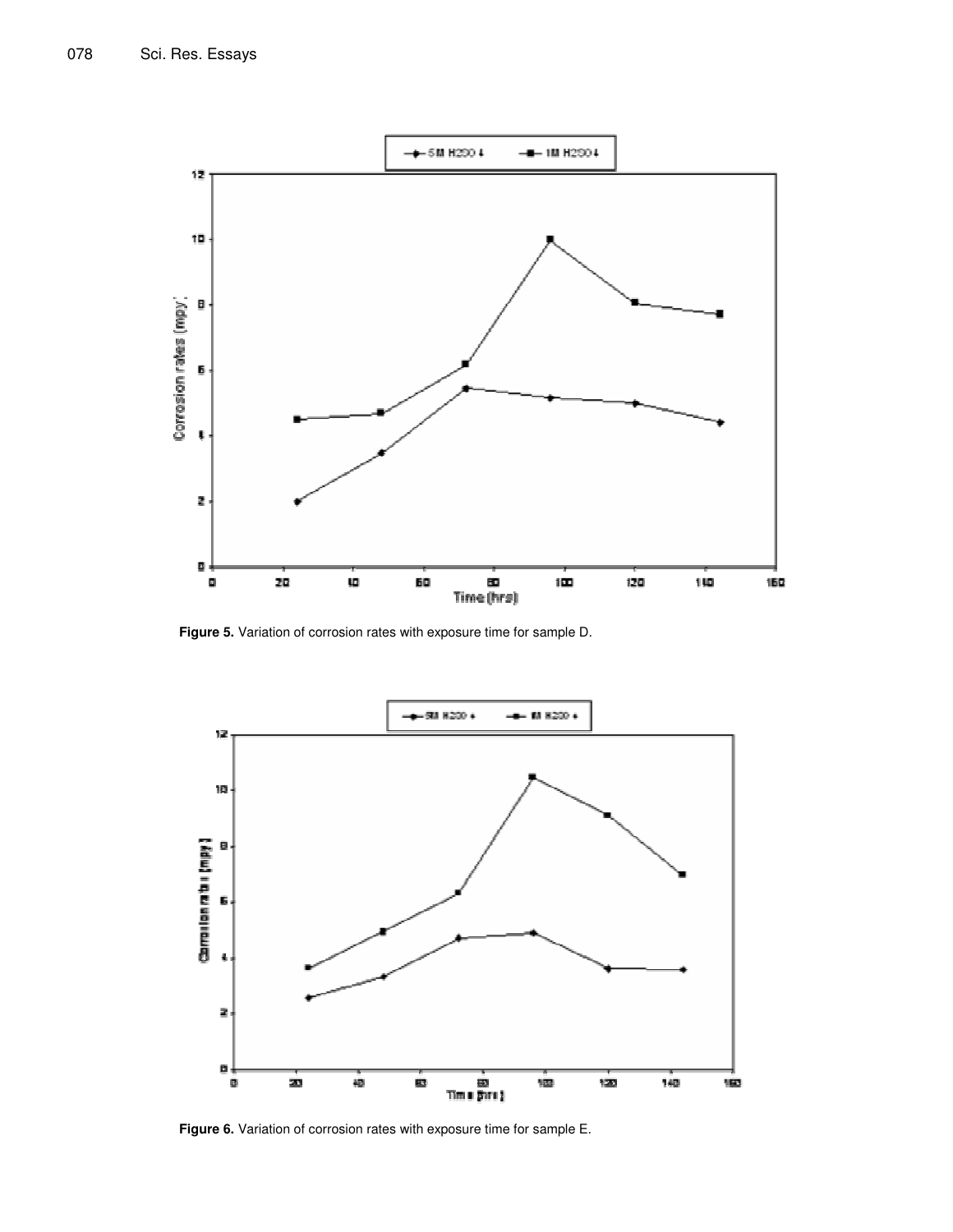**Table 4.** Corrosion rate data variation for Sample D at different various concentration of H2SO<sup>4</sup>*.*

| Time (h)                   | Wt. Difference (g) | Corrosion rate (mm/yr) |  |  |  |  |  |
|----------------------------|--------------------|------------------------|--|--|--|--|--|
| 24                         | 0.0231             | 2.9775                 |  |  |  |  |  |
| 48                         | 0.0811             | 3.4722                 |  |  |  |  |  |
| 72                         | 0.1910             | 5.4503                 |  |  |  |  |  |
| 96                         | 0.2407             | 5.1507                 |  |  |  |  |  |
| 120                        | 0.2914             | 4.9887                 |  |  |  |  |  |
| 144                        | 0.3094             | 4.4144                 |  |  |  |  |  |
| 1.0M $H_2$ SO <sub>4</sub> |                    |                        |  |  |  |  |  |
| 24                         | 0.0524             | 4.4857                 |  |  |  |  |  |
| 48                         | 0.1093             | 4.6792                 |  |  |  |  |  |
| 72                         | 0.2168             | 6.1860                 |  |  |  |  |  |
| 96                         | 0.4660             | 9.9882                 |  |  |  |  |  |
| 120                        | 0.4711             | 8.0658                 |  |  |  |  |  |
| 144                        | 0.5409             | 7.7176                 |  |  |  |  |  |

**Table 5.** Corrosion rate data variation for sample E at different concentration of H2SO4.

| Time (h)                | Wt. Difference (g) | <b>Corrosion rate</b><br>(mm/yr) |  |  |  |
|-------------------------|--------------------|----------------------------------|--|--|--|
| 24                      | 0.0309             | 2.5490                           |  |  |  |
| 48                      | 0.0804             | 3.3148                           |  |  |  |
| 72                      | 0.1714             | 4.7132                           |  |  |  |
| 96                      | 0.2375             | 4.8976                           |  |  |  |
| 120                     | 0.2184             | 3.6037                           |  |  |  |
| 144<br>3.5794<br>0.2603 |                    |                                  |  |  |  |
| 1.0M H2SO4              |                    |                                  |  |  |  |
| 24                      | 0.0309             | 2.5490                           |  |  |  |
| 24                      | 0.0441             | 3.6380                           |  |  |  |
| 48                      | 0.1193             | 4.9194                           |  |  |  |
| 72                      | 0.2301             | 6.3273                           |  |  |  |
| 96                      | 0.5072             | 10.4602                          |  |  |  |
| 120                     | 0.5506             | 9.0844                           |  |  |  |
| 144                     | 0.5070             | 6.9693                           |  |  |  |

bility of current carrying ions arising from saturation phenomenon attributable to the stability of the naturally naturally formed oxide film. However, a cursory look at the weight loss values showed that the initial increase

with increasing exposure time peaked at an average of 96 h and then progressively declined as the exposure time increased. This trend is in conformity with existing theories suggesting that media saturation could be an important corrosion-monitoring index during passivation. In terms of alloy compositions, the Al 0.3821 wt% Zn alloy showed the highest values of weight loss and the most affected. This suggests that Sample C may well represent the maximum solid solubility of Zn in Al. This appears to correspond to maximum grain boundary concentrations. Hence, increased corrosion reaction to be

obsequious sites for corrosion attacks.

From the Tables 1-6 the normal corrosion rate profile for passivating metals subjected to corrosive environment was observed in all the media concentrations and for all the samples. There was an initial increase in corrosion rates corresponding to the active region reaching a peak value, after which due to adsorption of the formed oxide layer on the metal surface, the rate of corrosion progressively decline as a result of passivity. In comparative terms, sample C representing 0.3821 wt% Zn composition indicated highest values of corrosion penetration rate in virtually all the media concentration, especially in 1.0 M concentration. This correlates with the observation in weight loss values earlier discussed. The 0.382 wt% is believed to represent the maximum solid solubility (solvus line) of zinc in aluminium meaning that maximum grain boundary concentration existed in this alloy thus promoting corrosion reactions in this case. As expected (Table 6) the tensile strength indicated gradual reduction in the mechanical strengths of the materials when compared with equivalent exposure to controlled open air environment. For example, mean reduction in strengths by 9.61% in 0.5 M  $H_2SO_4$  and 19.93% in 1 M  $H_2SO_4$  were determined. These values are considered acceptable when compared with the very fact that the drastic and harsh acidic test environments are hardly attainable in practice. Comparatively, sample C had the lowest percentage decrease in tensile strengths.

### **Conclusion**

The analyses have shown that though pure aluminium is considered highly corrosion resistant in diverse environments (pH 4.0 to pH 8.5) due to the phenomenon of passivation. The presence of alloying elements (in this case zinc), which acts as impurity can and indeed reduce environments. In our case, it is believed that the degreeto which it resists corrosion in the stimulated presence of zinc in aluminium makes it more prone to corrosion attack due to the formation of possible zinc-rich phase. The eutectic compounds could create micro-galvanic cells within the matrix, causing flaws on the alloy surface, hence creating pits and inter and trans-granular cracking. This is occasioned by bimetallic corrosion and selective dissolution which is a well-known problem in most binary alloy systems in aqueous media. Based on the foregoing discussions, it is concluded that passivation phenomenon is a consequence of both alloy impurity atom concentration and media molarity. The observed severity of attack on the 0.382 wt% Zn alloy is attributed to possible maximum solubility of zinc in aluminium within this range.

#### **REFERENCES**

Callister WD (1997). Materials Science & Engineering An Introduction 4 th Edition*,* John Wiley and Sons Inc. New York.

Chandler AK (1985). Marine and Offshore Corrosion, Butterworth publi-